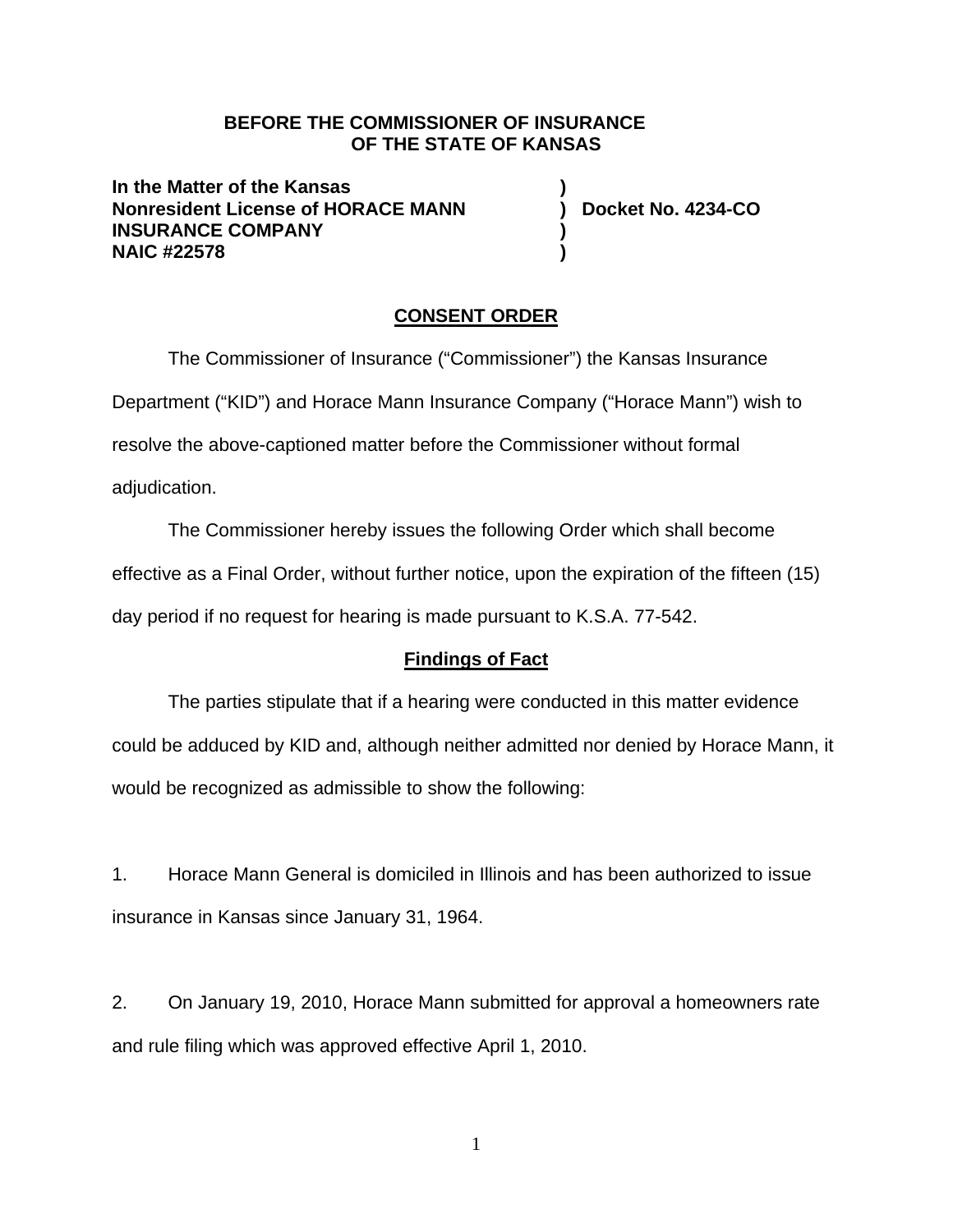3. On July 15, 2010, Horace Mann informed KID that because of IT problems the approved rates had not been put in effect or used when issuing policies that would have been covered by the filings.

#### **Applicable Law**

4. K.S.A. 40-955(g) provides in relevant part:

No insurer shall make or issue a contract or policy except in accordance with filings which have been filed or approved for such insurer as provided in this act.

5. K.S.A. 40-254 provides in relevant part:

Unless herein otherwise provided, every violation of any of the provisions of this code shall subject the person violating the same to a penalty of not to exceed five hundred dollars for each violation or by imprisonment not to exceed six months in the county jail or both.

#### 6. K.S.A. 40-938 provides in relevant part:

No person or organization shall willfully withhold information from or knowingly give false or misleading information to the commissioner … which will affect the rates or premiums chargeable under this act. If the commissioner finds that any person or organization has violated this section, the commissioner, after notice and the opportunity for hearing, may impose a penalty of not more than \$500 for each such violation. If the commissioner determines that such violation was willful, the

2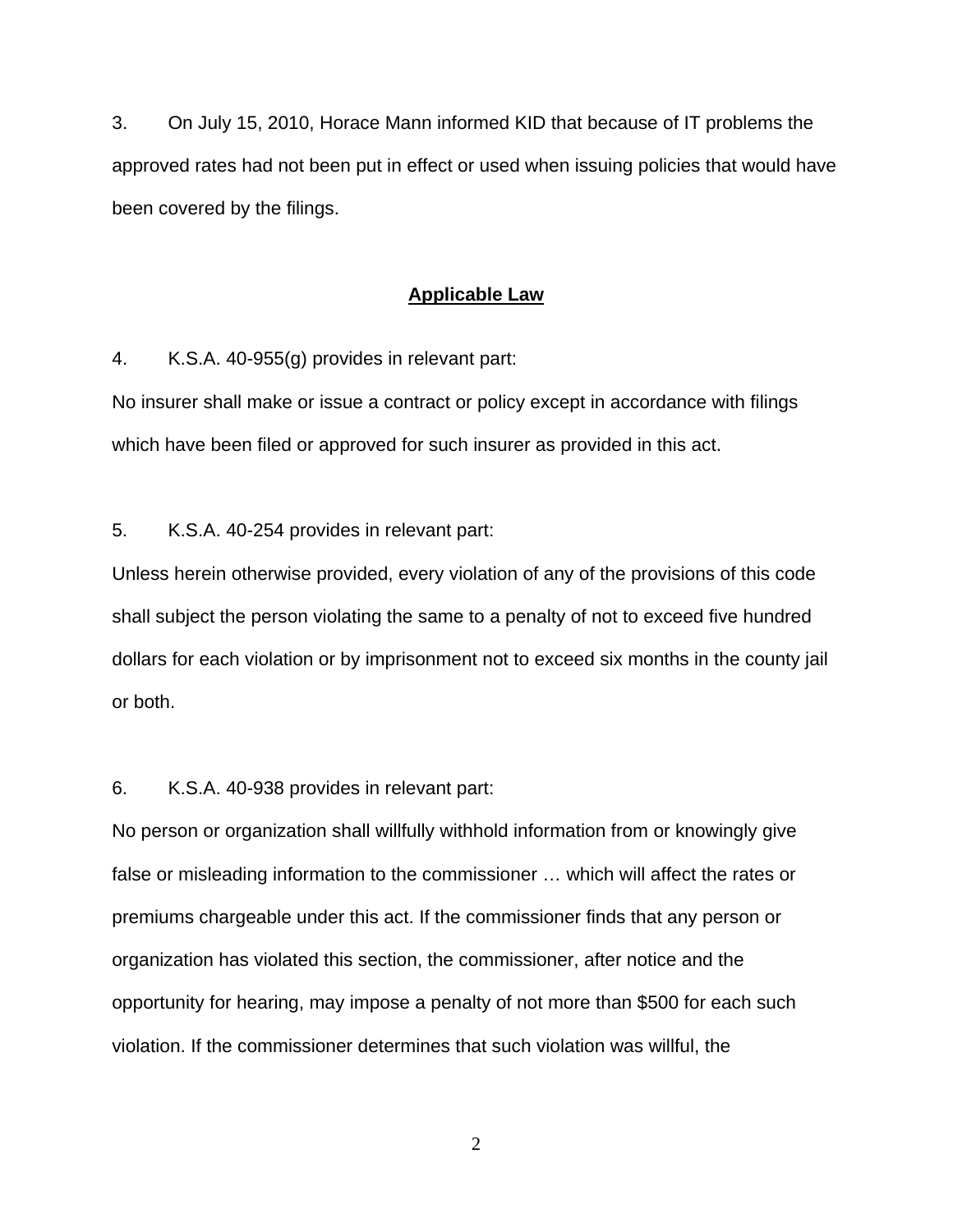commissioner may impose a penalty of not more than \$2,000 for each such violation. Such penalties may be in addition to any other penalty provided by law.

# **Conclusions of Law**

Based upon the above Findings of Fact and Applicable Law the Commissioner determines that it is in the public interest to issue the following order:

# **IT IS THEREFORE ORDERED BY THE COMMISSIONER OF INSURANCE THAT:**

1. Horace Mann neither admits nor denies the allegations set forth in the above Findings of Fact.

2. Horace Mann agrees to make a payment to KID in the amount of Five Hundred Dollars (\$500.00).

3. Upon this Consent Order becoming a Final Order and payment received, this action shall be dismissed with prejudice. If payment is not made as required, KID may vacate this Consent Order and proceed with hearing.

# **Notice of Right to Hearing or Appeal**

You are entitled to a hearing pursuant to K.S.A. 2009 Supp. 77-537, the Kansas Administrative Procedure Act and K.S.A. 40-955. If you desire a hearing, you must file a written request for a hearing with:

> John W. Campbell, General Counsel Kansas Insurance Department 420 S.W. 9th Street Topeka, Kansas 66612.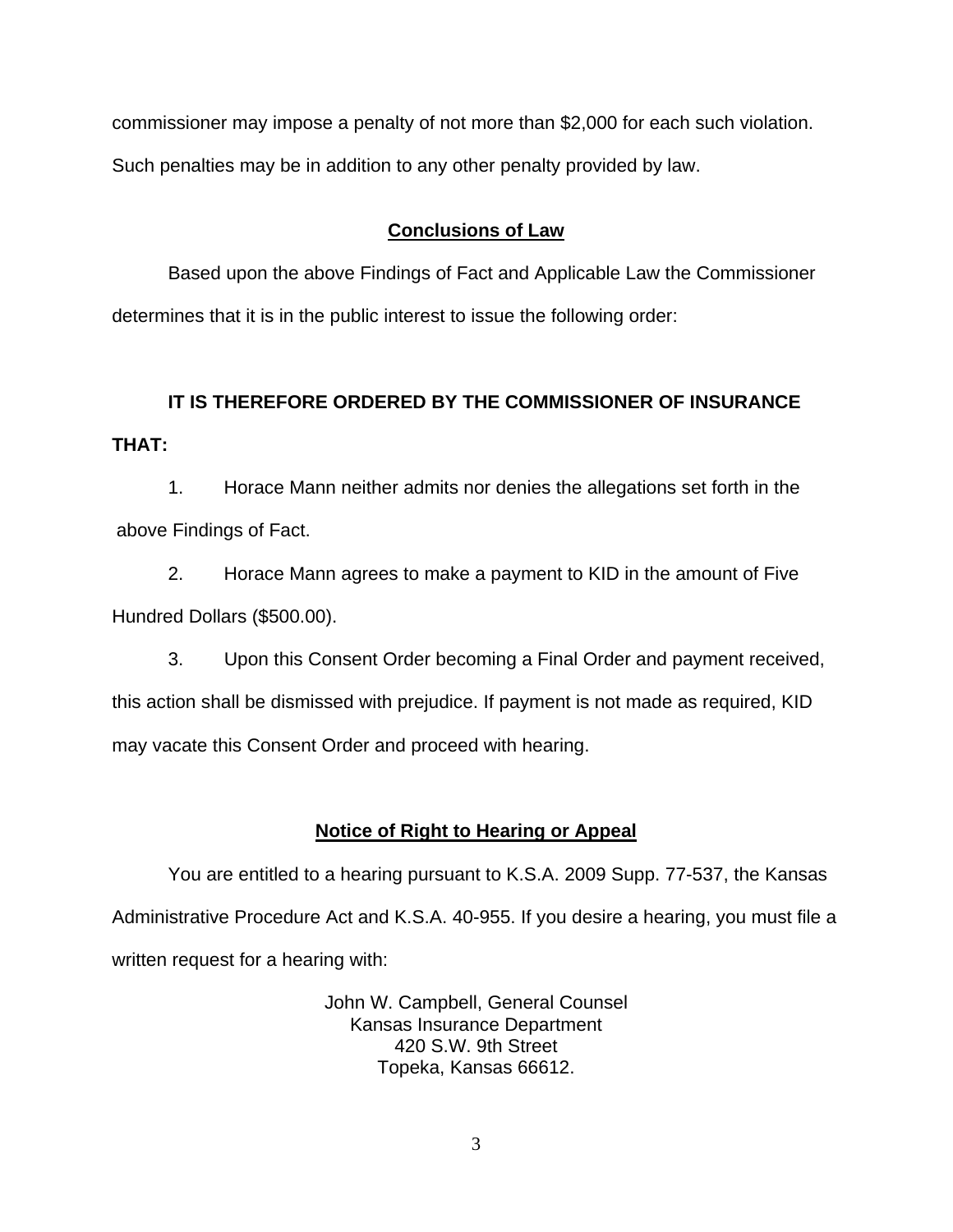This request must be filed within fifteen (15) days from the date of service of this Order. If you request a hearing, the Kansas Insurance Department will notify you of the time and place of the hearing and information on the procedures, right of representation, and other rights of parties relating to the conduct of the hearing, before commencement of same.

If a hearing is not requested in the time and manner stated above, this Order shall become effective as a Final Order upon the expiration of time for requesting a hearing, pursuant to K.S.A. 77-613. In the event that you file a petition for judicial review, pursuant to K.S.A. 77-613(e), the agency officer to be served on behalf of the Kansas Insurance Department is:

> John W. Campbell, General Counsel Kansas Insurance Department 420 S.W. 9th Street Topeka, Kansas 66612.

**IT IS SO ORDERED THIS \_\_15th\_\_ DAY OF \_December\_, 2010, IN THE CITY** 

**OF TOPEKA, COUNTY OF SHAWNEE, STATE OF KANSAS.** 



\_/s/ Sandy Praeger\_\_\_\_\_\_\_\_\_\_\_\_\_\_\_\_ Commissioner of Insurance

 \_/s/ John W. Campbell\_\_\_\_\_\_\_\_\_\_\_\_\_ John W. Campbell General Counsel

4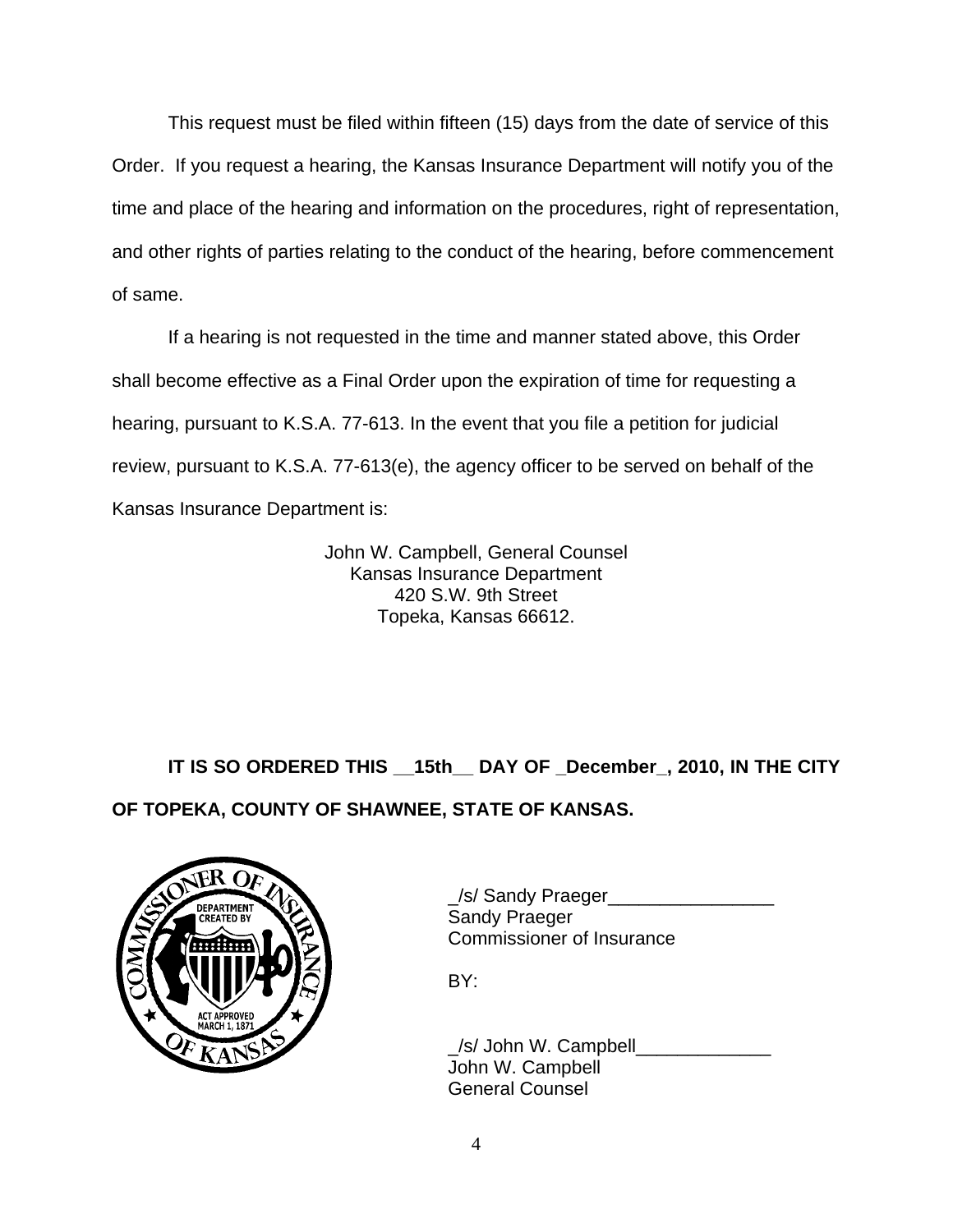Approved and Submitted by:

\_/s/ John Wine\_\_\_\_\_\_\_\_\_\_\_\_\_\_\_\_

John Wine Staff Attorney

\_/s/ Cynthia J. Lamar\_\_\_\_\_\_\_\_\_\_\_ Cynthia J. Lamar Horace Mann Insurance Companies